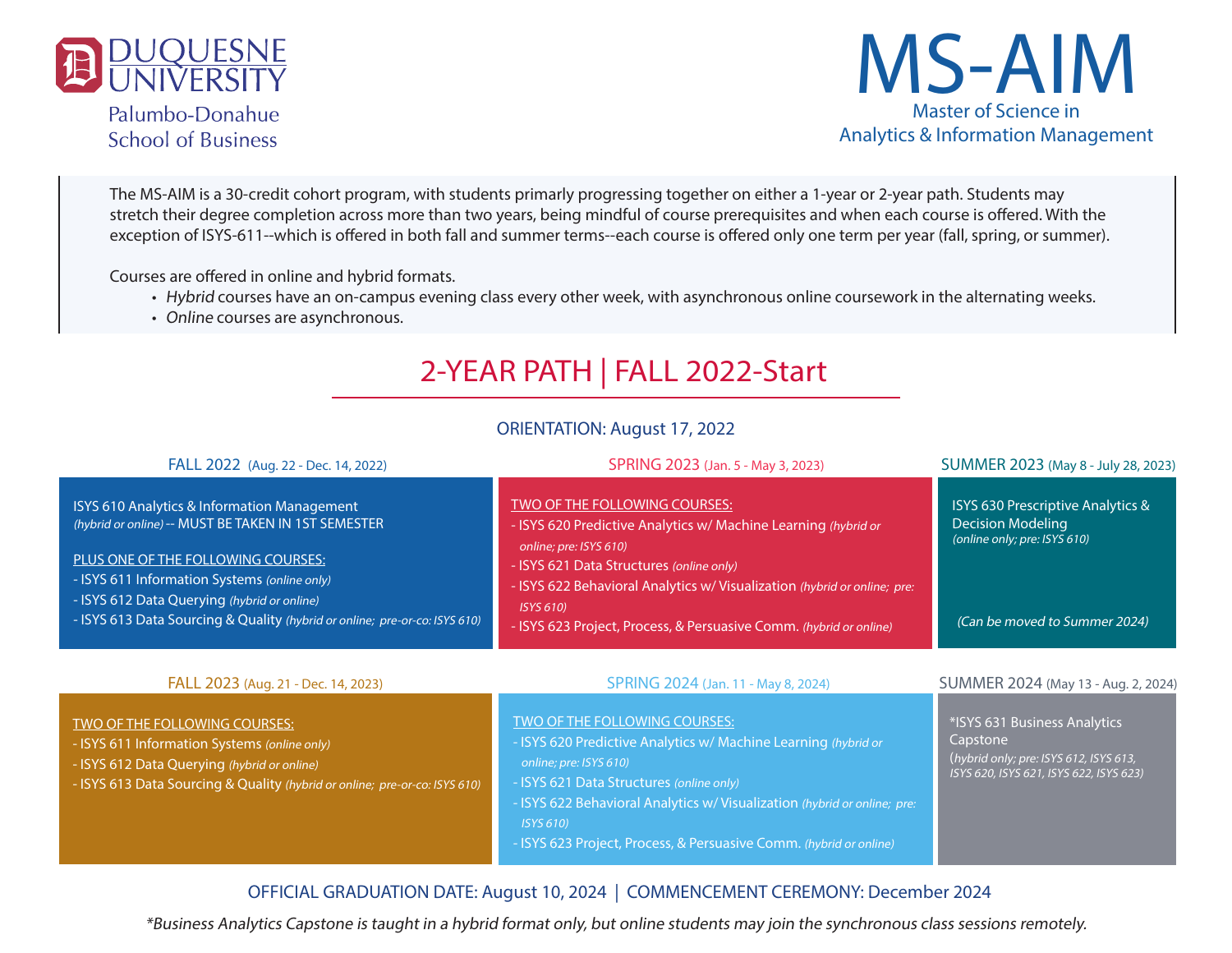

**School of Business** 



The MS-AIM is a 30-credit cohort program, with students primarily progressing together on either a 1-year or 2-year path. Courses are offered in online and hybrid formats.

- Hybrid courses have an on-campus evening class every other week, with asynchronous online coursework in the alternating weeks.
- Online courses are asynchronous.

# 1-Year Path | Fall 2022-Start

## ORIENTATION | August 17, 2022

Fall 2022

August 22—December 14, 2022 | 12 Credits

ISYS 610 - Analytics and Information Management - hybrid or online

ISYS 611 - Information Systems Ecosystem - online (1st half of semester)

ISYS 612 - Data Querying - hybrid or online

ISYS 613 - Data Sourcing & Quality (Pre-or-co: ISYS 610) - hybrid or online (2nd half of semester)

## Spring 2023

January 5—May 3, 2023 | 12 Credits

ISYS 620 - Predictive Analytics with Machine Learning (Prereq: ISYS 610) - hybrid or online

ISYS 621 - Data Structures - online

ISYS 622 - Behavioral Analytics with Visualization (Prereq: ISYS 610) - hybrid or online

ISYS 623 - Project, Process, & Persuasive Communication - hybrid or online

### Summer 2023 May 8—July 28, 2023 | 6 Credits

ISYS 630 - Prescriptive Analytics & Decision Modeling (Prereq: ISYS 610) - online ISYS 631 - Business Analytics Capstone (Prereqs: ISYS 612, 613, 620, 621, 622, 623) - hybrid

### **GRADUATION**

Official Graduation Date | August 5, 2023 (Graduates are invited to participate in the December 2023 Commencement Ceremony)

Please note: NOT following this plan may delay progress toward degree.